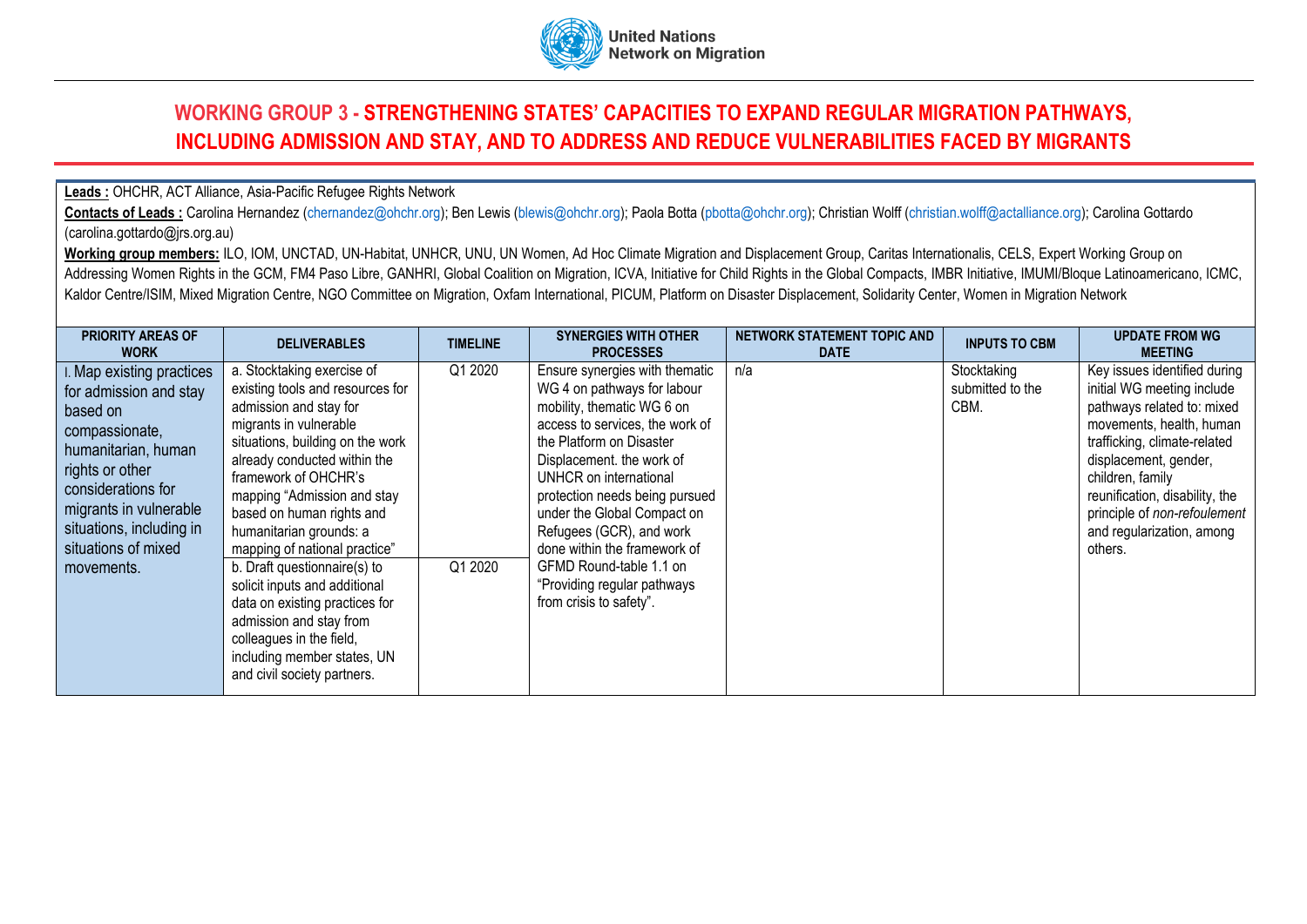

|                                                                                                                                                                                                                             | c. Share the questionnaire(s) to<br>solicit inputs and additional<br>identification of existing<br>practices for admission and<br>stay, prioritizing gaps identified<br>in the stocktaking exercise,<br>including through outreach to<br>Member States, UNCTs and<br>field-based offices of the UN<br>Network members and other<br>stakeholders. | Q2-Q3 2020               |                                                                                                                                                                                                                                                                                                                |                                                                                                            |                                                                  |            |
|-----------------------------------------------------------------------------------------------------------------------------------------------------------------------------------------------------------------------------|--------------------------------------------------------------------------------------------------------------------------------------------------------------------------------------------------------------------------------------------------------------------------------------------------------------------------------------------------|--------------------------|----------------------------------------------------------------------------------------------------------------------------------------------------------------------------------------------------------------------------------------------------------------------------------------------------------------|------------------------------------------------------------------------------------------------------------|------------------------------------------------------------------|------------|
| II. Identify 2-3 good<br>practices to inform the<br>development of policy<br>guidelines and tools<br>that assist states to<br>effectively enhance<br>access to regular<br>migration pathways and<br>regular stay, including | a. Building on priority I above,<br>produce an analysis and<br>recommendations of gaps and<br>promising practices identified<br>through the stocktaking and<br>identification of existing<br>practices at field level.<br>b. Produce policy guidance for<br>use by Member States, UN                                                             | Q2-Q3 2020<br>Q2-Q3 2020 | Ensure synergies with thematic<br>WG 4 on pathways for labour<br>mobility, thematic WG 6 on<br>access to services, the work of<br>the Platform on Disaster<br>Displacement. the work of<br>UNHCR on international<br>protection needs being pursued<br>under the Global Compact on<br>Refugees (GCR), and work | Possible Network statement<br>relating to the analysis and<br>recommendations produced by the<br>WG. (tbc) | Positive practices<br>identified and<br>submitted to the<br>CBM. | <b>TBC</b> |
| screening, assessment<br>and referral solutions.                                                                                                                                                                            | system partners, and other<br>stakeholders to guide the<br>analysis and build capacity for<br>the further development of<br>promising practices for<br>admission and stay.                                                                                                                                                                       |                          | done within the framework of<br>GFMD Round-table 1.1 on<br>"Providing regular pathways<br>from crisis to safety".                                                                                                                                                                                              |                                                                                                            |                                                                  |            |
| III. Building on the<br>above, identify one or<br>two migration corridors<br>to pilot-test best-<br>practice guidelines and                                                                                                 | a. Hold multi-stakeholder<br>workshop to promote promising<br>practices and use of the policy<br>guidance by Member States,<br>UN system partners, and other<br>stakeholders.                                                                                                                                                                    | Q3 2020                  | Ensure synergies with thematic<br>WG 4 on pathways for labour<br>mobility, thematic WG 6 on<br>access to services, the work of<br>the Platform on Disaster<br>Displacement. the work of<br>UNHCR on international                                                                                              | Possible Network statement<br>relating to the multi-stakeholder<br>workshop supported by the WG.<br>(the)  | <b>TBC</b>                                                       | <b>TBC</b> |